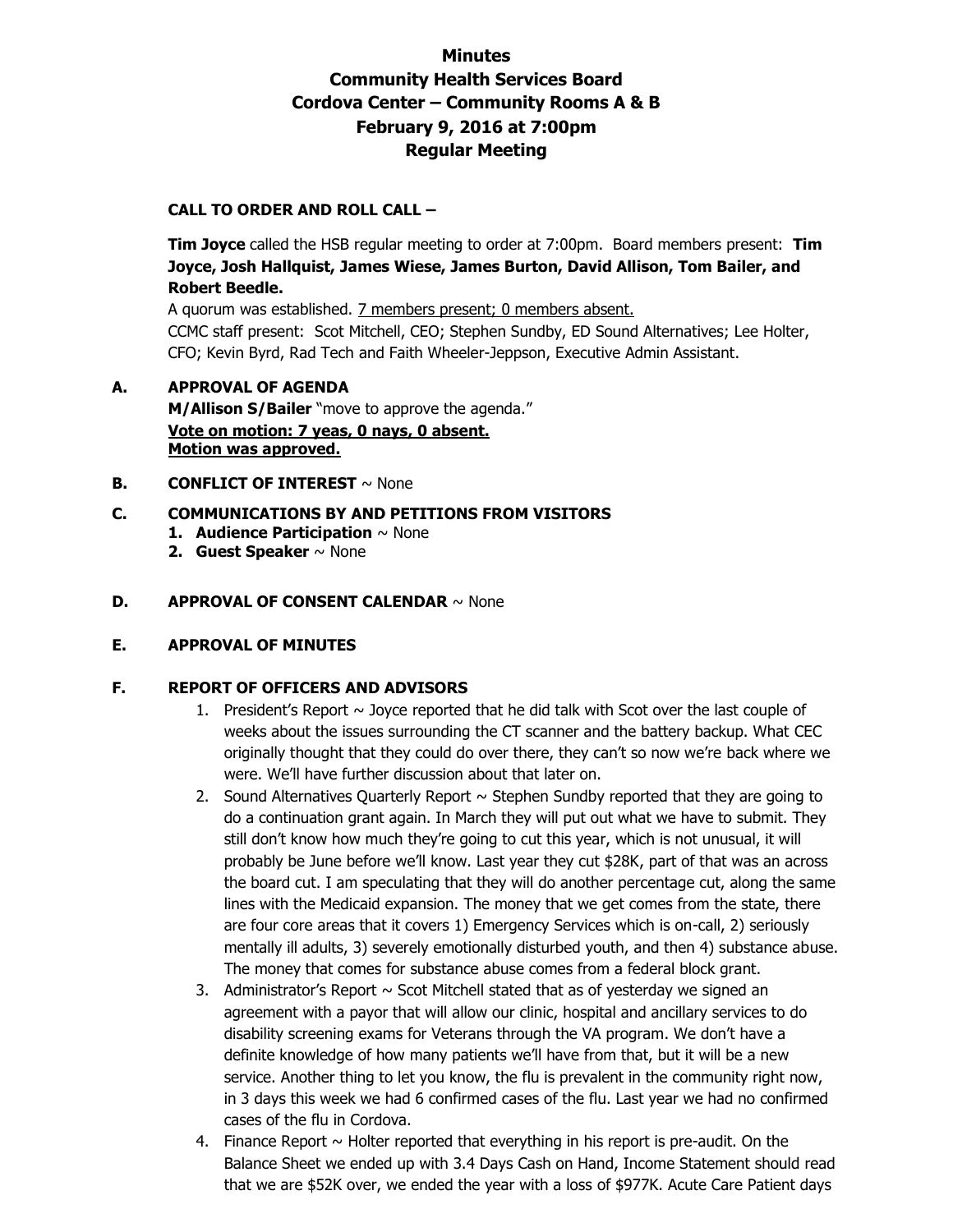are up, Swing Bed days are also up. ER visits in December were up, Clinic visits were also up over the prior month. Lab and Diagnostic were down, and PT and OT were up. Payroll increased as we have more permanent staff on the payroll. Utilities were up \$2K compared to November, Repairs and Maintenance expenses for December came in just below the \$8K monthly average. The 2017 Audit has been scheduled for the first week in April with information going to the cost report prepared the last week of April. A Charge master review has been scheduled for the third week in June 2017. Education will be provided to the department heads, administration and any board member who would like to attend.

5. QHR Report  $\sim$  Ron Vigus reported that QHR continues to provide help as needed, we have also been focusing efforts on helping the Compliance Officer reviewing CCMC's Compliance Program for the upcoming year.

#### **G. CORRESPONDENCE** ~ None

#### **H. ACTION ITEMS**

1. Community Health Needs Assessment Survey Approval **M/Beedle S/Bailer** "move to approve the Community Health Needs Assessment Survey." **Vote on motion: Beedle; yea, Bailer; yea, Hallquist; yea, Allison; yea, Burton; yea, Wiese; yes, Joyce; yea Motion was approved.**

#### **I. DISCUSSION ITEMS**

#### 1. CT Scanner UPS

**Scot Mitchell** reported that this issue predates him at the hospital, as Tim had mentioned earlier it's been back and forth over that last few months, we got a final "no vote" from CEC. The project that they were hoping that would address this need is not going to be able to address it based on what their engineers are looking at. Based on my written report we have done over 180 CT Scans in 2016, that is a lot of scans, that is a lot of dollars, almost \$250,000 worth of revenue that came from that. We've also decreased the number of transfers out of CCMC to other facilities by about half. The dollars make a big difference, but the quality of care that we're able to provide with this machine is huge. I talked with Clay and he said that we're going to see a big decrease in the number of outages. They talked with their insurance provider to see if they could incur some of the cost associated with the outages last year, but they're saying that the costs we incurred can't be correlated to any of the outages. I'm coming to you today recommending that this go back to City Council to be included in this years capital from the City. We had talked about it during the budget process back in the fall and we need it, it is an important piece of equipment, the service is a big need for the community. We've shown results in the first year of utilization.

The board continued with a lengthy discussion regarding CCMC's need for the funds to purchase the CT Scanner UPS.

**M/Burton S/Bailer** "I move to recommend a UPS for the CT Scanner for CCMC be put on the Agenda for City Council at the next appropriate meeting."

#### **Vote on motion: 7; yeas – 0; nay – 0 absent Motion was approved.**

#### **J. AUDIENCE PARTICIPATION** ~ None

#### **K. BOARD MEMBERS COMMENTS**